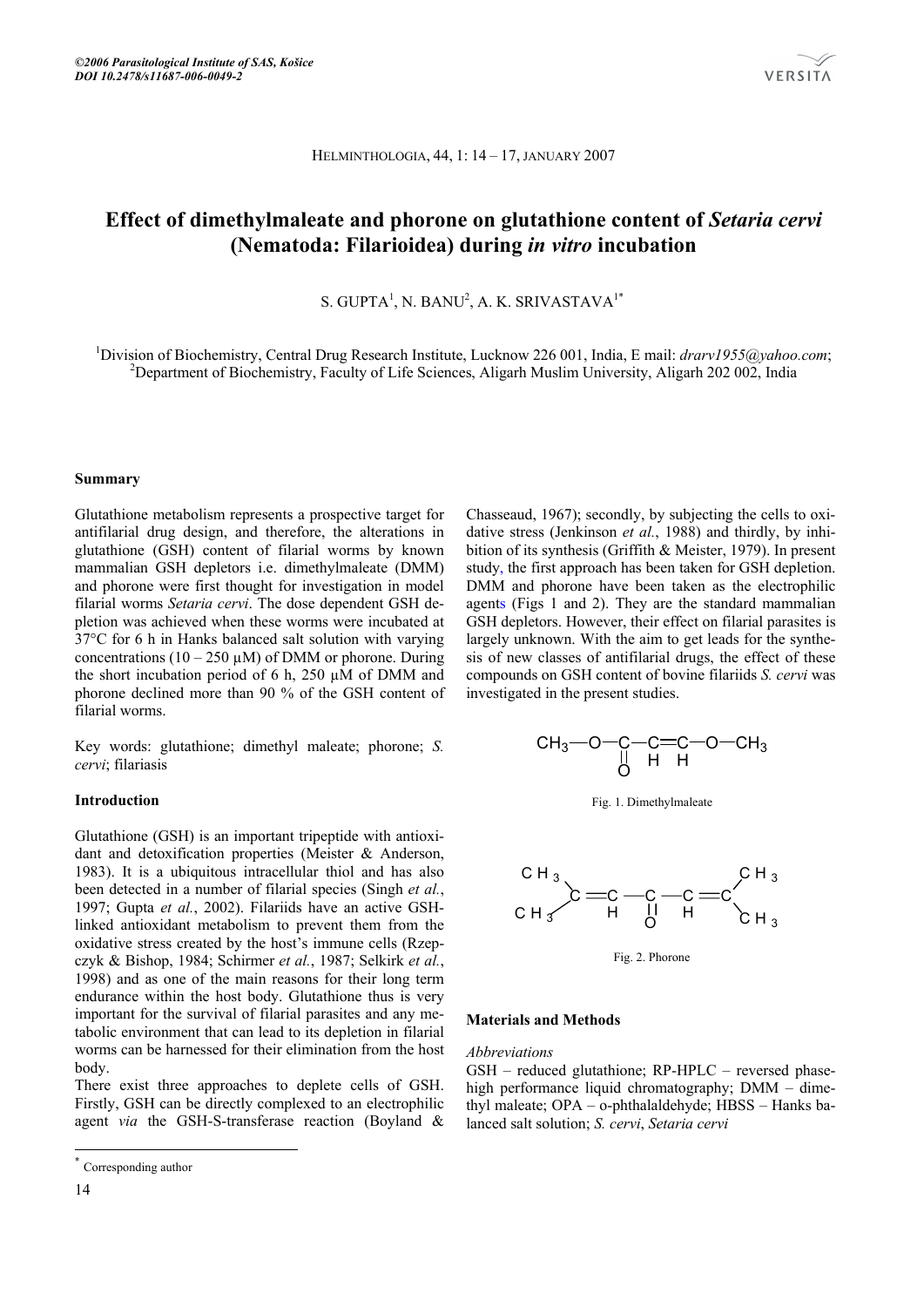## *Experimental models*

Adult bovine *S. cervi* worms which represent a convenient model for filarial nematodes were collected from the peritoneal cavity of naturally infected freshly slaughtered water buffaloes (*Bubalus bubalis* Linn) at a local abbatoir and brought to the laboratory in Ringer's saline.

## *Chemicals*

GSH, OPA, DMM and phorone were purchased from Sigma, USA. HBSS, gentamycin, streptomycin sulphate and penicillin G were obtained from Hi Media Laboratories, India. Methanol (HPLC grade) and sodium acetate used were from Merck, India. All other chemicals used were of analytical grade.

#### *Instrumentation*

RP-HPLC was performed using Waters Millennium $\mathbb{R}^{32}$ chromatography management system which includes Waters 474 scanning fluorescence detector, Waters 515 HPLC pumps and chromatographic data acquisition and process $sing$  computer with Millennium<sup>32</sup> chromatography manager software. Reversed phase analytical Spherisorb S5 ODS2 (4.0 mm x 125 mm) column, S5 ODS2 (4.6 mm x 10 mm) guard cartridges and accessories were also purchased from Waters (Waters Corporation, Milford, Massachusetts).

#### *Experimental procedure*

Actively moving *S. cervi* adult female worms, after being washed with autoclaved saline (0.9 % NaCl) were allowed to revive for 1 h in HBSS containing 1 µg/ml gentamycin at 37ºC in Dubnoff metabolic shaker. To maintain the pH in the range of  $7.2 - 7.4$ , sodium bicarbonate was constantly added to the medium during revival time. After revival, three fully motile parasites were transferred per conical flask containing 25 ml of HBSS (pH  $7.2 - 7.4$ ) supplemented with 5 mM glucose, 100 µg/ml streptomycin sulphate and 300 units/ml penicillin G. DMM and phorone were added at varying concentrations  $(10 - 250 \mu M)$ , respectively. Controls were run in parallel. The flasks were incubated at 37ºC in Dubnoff metabolic shaker for 6 h at low speed. After incubation, the worms were removed from the flask and washed thoroughly with ice cold saline. A 5 % homogenate (w/v) was prepared in 2.5 % sulphosalicylic acid and was centrifuged at 10,000 g for 10 min. The supernatant was saved and used for GSH analysis.

## *Analytical procedure for GSH estimation*

GSH was determined by RP-HPLC using Spherisorb S5 ODS2 Column (4.0 x 125 mm). 50 µl aliquots of the 10,000 g supernatant were mixed with 50 µl of OPA reagent and the reaction was stopped after 1 min with 100 µl of 0.1 M potassium phosphate- $H_3PO_4$  buffer (pH 7.0). The OPA reagent was composed of 40 mM OPA and 0.4 M sodium tetraborate (pH 9.0). In all cases, 50 µl of derivatised aliquot was subjected to the column for GSH analysis. Separation was performed at a flow rate of 1 ml/min with solvent A (0.15 M sodium acetate, pH adjusted to 7.0

with acetic acid/methanol  $(1/24, v/v)$  and solvent B  $(100$ % methanol). Gradient (expressed as percentages of solvent B) used was: 8 min, 0; 12 min, 10 %; 13 min, 25 %; 27 min, 90 %; 35 min, 90 %; 40 min, 0 %; 50 min, 0 %. Excitation and emission wavelengths were 350 and 420 nm respectively. GSH in samples was estimated using standard curve for GSH  $(0.5 - 5 \mu g/ml)$ . The mentioned procedure is as described by Hussain and Walter (1996). The sensitivity of the used RP-HPLC method is down to the level of picomoles (Neuschwander-Tetri & Roll, 1989) where as sensitivity of spectrofluorometric method used in previous studies for GSH estimation was down to the level of micromoles only (Hissin & Hilf, 1976).

#### *Statistical analysis*

Data is expressed as mean  $\pm S$  D. Significance of differentces between means was determined by Student's t**-**test. Results were obtained in terms of mg GSH/ g-wet weight parasite based upon triplicate determinations.

#### **Results**

Under the specified analytical conditions GSH content in the crude homogenates of adult *S. cervi* worms was determined to be around  $0.048 \pm 0.009$  mg GSH/g wet weight by RP-HPLC method. Fig. 3 is representing the chromatographic profile for GSH estimation where retention time was observed at 9.2 min.

Fig. 4 demonstrates the effect of various concentrations of DMM (10 µM to 250 µM) on GSH content of *S. cervi* females. DMM depleted GSH in a dose**-**dependent manner. DMM concentration of 10, 50 and 250 µM depleted around 22, 38 and 95 % of GSH respectively, after incubation of the worms for 6 h at 37ºC.

As shown in Fig. 5, phorone also depleted the GSH levels of *S. cervi* in a dose-dependent manner as 10, 50, and 250 µM phorone depleted 50, 79 and 93 % of GSH respectively, after incubation of worms for 6 h at 37ºC.



Fig. 3. Chromatographic profile for GSH estimation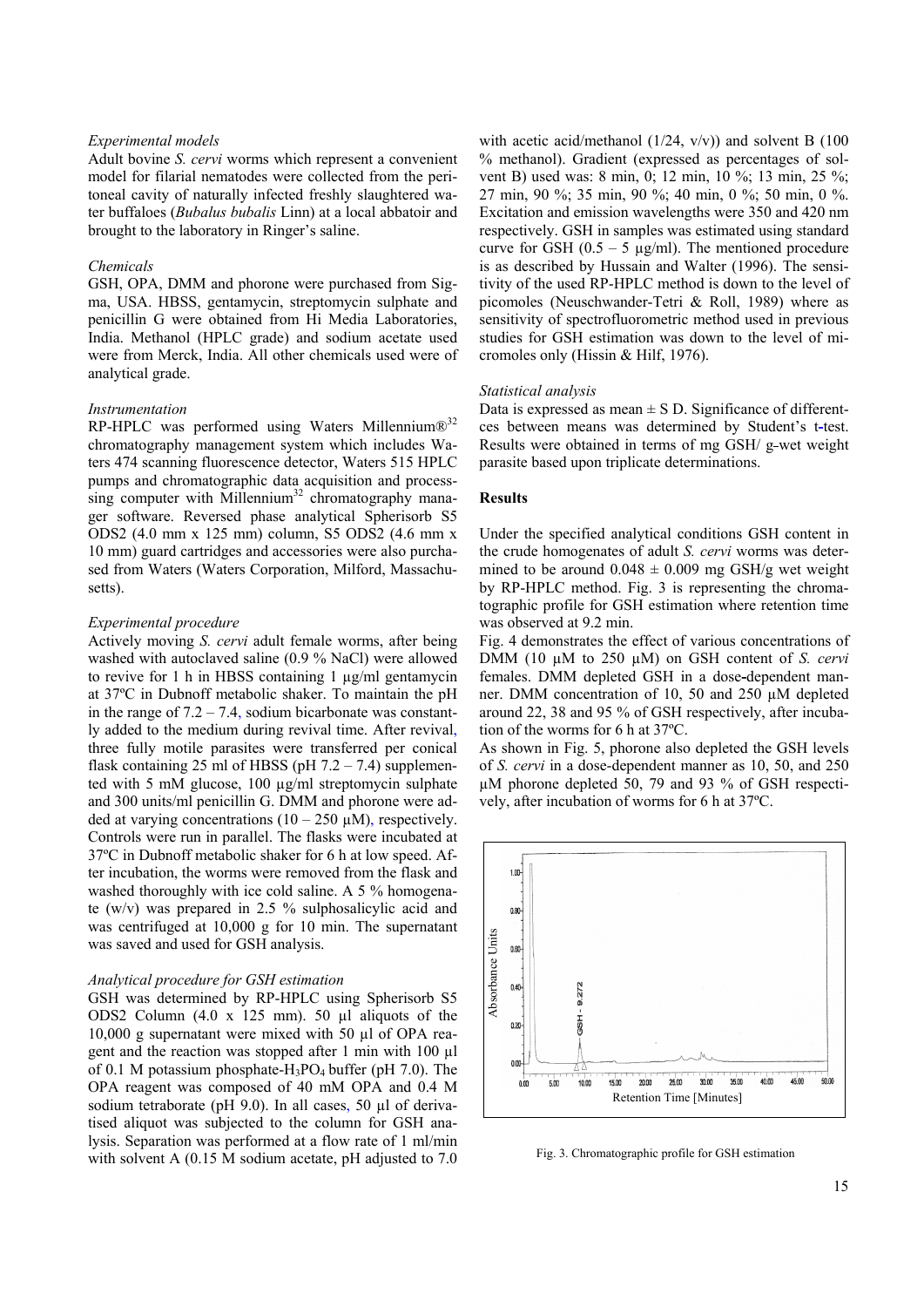

Fig. 4. Effect of dimethylmaleate (DMM) on GSH content in *Setaria cervi* 

Depletion of GSH in *S. cervi* was estimated after *in vitro* incubation of adult female filarial worms (n=3) in 25 ml HBSS medium noctaining varying dimethylmaleate (DMM) concentrations  $(10 - 250)$ µM) at 37ºC for 6 h. The findings are represented in terms of mg GSH/g wet weight parasite and represent mean values for three independent experiments. NS denotes non significant



Fig. 5. Effect of phorone on GSH content in *Setaria cervi* 

GSH levels were measured after *in vitro* treatment of *S. cervi* adult females with phorone. The worms (n=3) were maintained in 25 ml HBSS medium at 37°C for 6 h with 10  $\mu$ M, 50  $\mu$ M and 250  $\mu$ M phorone concentration, respectively. As phorone was dissolved in dimethyl sulfoxide (DMSO), three sets of control were taken containing varying amounts of DMSO equal to that present in treated ones. The findings are represented in terms of mg GSH/g wet weight parasite and represent mean values for three independent experiments

#### **Discussion**

16 Glutathione depletion may be useful in chemotherapeutic situations in which the cells to be killed and the cells to be spared have substantially different quantitative requirements for GSH. Most mammalian host cells have a large excess of GSH but parasites often have levels close to those required for survival (Meister, 1988). GSH depletion, thus, might be more harmful to parasites than to the normal tissues of the host organisms.

DMM and phorone (2, 6-Dimethyl-2, 5-heptadien-4-one) are α, β- unsaturated compounds that form conjugate with GSH (Boyland & Chasseaud, 1967; Richardson & Murphy, 1975; Younes & Siegers, 1980; Wirth & Thorgeirsson, 1978; Barnhart & Combes, 1978; van Doorn *et al.*, 1978). The reaction involves the addition of the sulfhydryl group of GSH to the activated double bond of these compounds (Fig. 6). Various α, β- unsaturated compounds have been extensively studied for their *in vitro* and *in vivo* GSH depletion potential (Plummer *et al.*, 1981). These are typical weak electrophiles that react with GSH in the presence of the GSH-S-transferase (Boyland & Chasseaud, 1967). In present study, these compounds have given remarkable results in terms of GSH depletion in filarial worms. Such class of compounds are good leads for the synthesis of anti-filarial drugs.



Fig. 6. Conjugation of DMM and phorone with glutathione

For studies concerning the effect of decreased glutathione availability on drug metabolism or on the toxicity of a certain compound, it is imperative that the agent used to deplete cellular GSH does not interfere with the metabolic disposition or the bioactivation systems involved. Such interference has been reported in the case of diethylmaleate (DEM), the higher member of the homologous series of DMM (Anders, 1978). No studies have been done at present to study the effect of DMM on GSH content as well as on other systems. Present study is an attempt in this direction. In this context, phorone is highly appreciable as treatment of rats with phorone had no influence on such systems even at the time of maximal GSH depletion. Cytochrome P-450 content, NADPH-cytochrome c reductase activity, aminopyrine demethylation capacity, as well as the production of  $O_2$  and  $H_2O_2$  were unaffected by phorone treatment (Younes *et al.*, 1986). Phorone treatment also had no effect on lipid peroxidation, glutathione peroxidase and superoxide dismutase activity, thus this agent seems to be a valuable tool as it merely leads to glutathione depletion (Mehmetcik *et al.*, 1997).

#### **Acknowledgements**

Financial assistance in the form of Senior Research Fellowship to one of our authors (SG) from CSIR, New Delhi